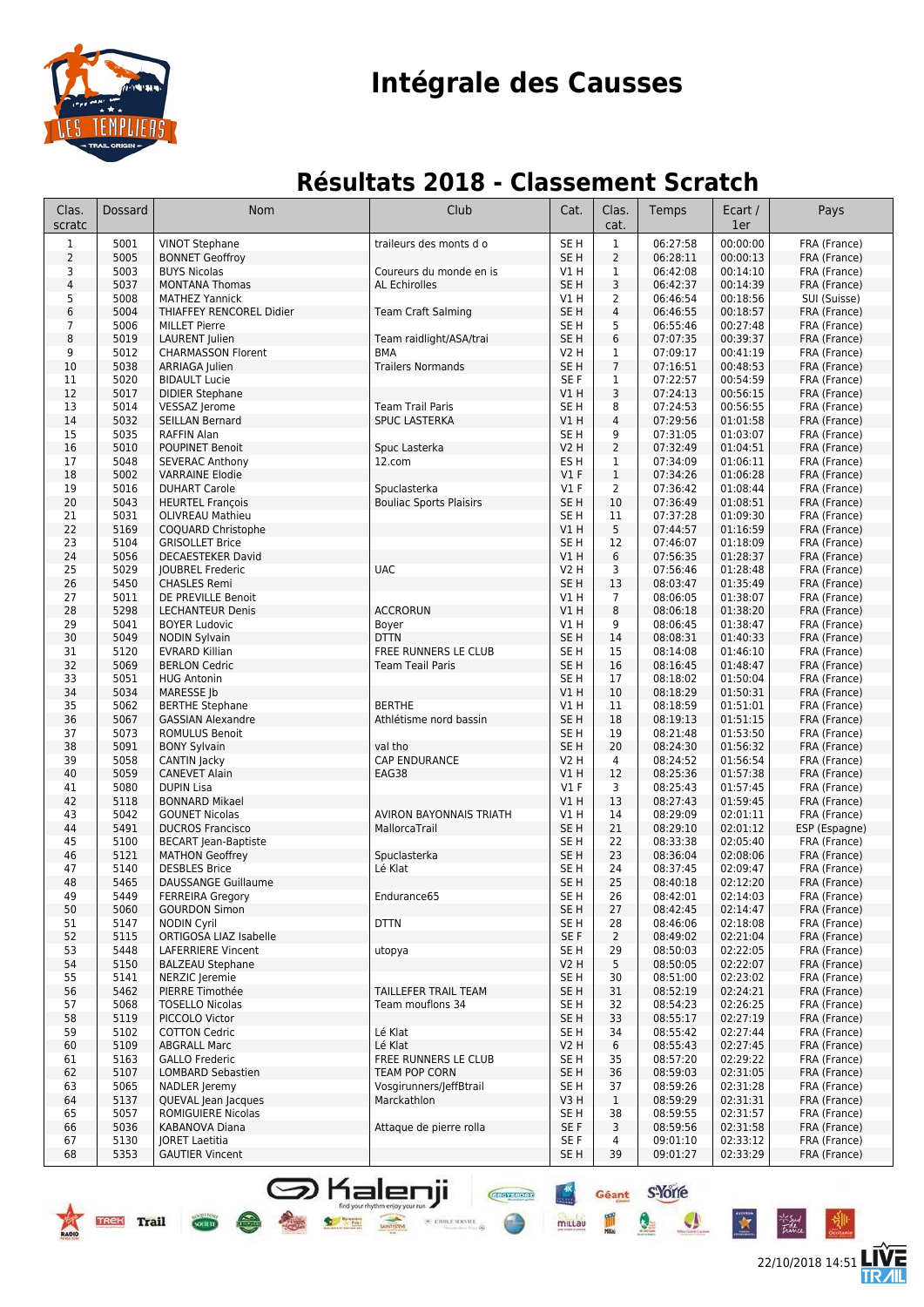

### **Intégrale des Causses - Scratch** *Page 2*

| Clas.      | Dossard      | Nom                                         | Club                                          | Cat.                           | Clas.                | Temps                | Ecart /              | Pays                         |
|------------|--------------|---------------------------------------------|-----------------------------------------------|--------------------------------|----------------------|----------------------|----------------------|------------------------------|
| scratc     |              |                                             |                                               |                                | cat.                 |                      | 1er                  |                              |
| 69         | 5158         | DE COLOMBE Godefroy                         |                                               | V1H                            | 15                   | 09:01:46             | 02:33:48             | FRA (France)                 |
| 70         | 5030         | <b>FERGEAULT Florian</b>                    |                                               | SE <sub>H</sub>                | 40                   | 09:01:49             | 02:33:51             | FRA (France)                 |
| 71<br>72   | 5083<br>5205 | <b>JOLLY Celine</b><br>LAVALLÉE Marine      | MONTVILLE RUNNNING CLUB                       | $VI$ F<br>$VI$ F               | 4<br>5               | 09:01:52<br>09:02:55 | 02:33:54<br>02:34:57 | FRA (France)<br>FRA (France) |
| 73         | 5129         | <b>CHAUVET Mathieu</b>                      | <b>CAP ENDURANCE</b>                          | SE <sub>H</sub>                | 41                   | 09:03:48             | 02:35:50             | FRA (France)                 |
| 74         | 5105         | ZEDI Jordan                                 |                                               | SE <sub>H</sub>                | 42                   | 09:04:51             | 02:36:53             | FRA (France)                 |
| 75         | 5088         | LEYZOUR Maxime                              |                                               | SE <sub>H</sub>                | 43                   | 09:06:10             | 02:38:12             | FRA (France)                 |
| 76         | 5093         | <b>CASTELBOU Franck</b>                     |                                               | V1 H                           | 16                   | 09:06:46             | 02:38:48             | FRA (France)                 |
| 77         | 5151         | PORTES CHIVA Alba                           | Ashi Team                                     | SE F                           | 5                    | 09:07:44             | 02:39:46             | ESP (Espagne)                |
| 78         | 5131         | <b>ROUX Anthony</b>                         | CAI                                           | SE <sub>H</sub>                | 44                   | 09:09:15             | 02:41:17             | FRA (France)                 |
| 79         | 5133         | <b>BAS Ludovic</b>                          | CAJ                                           | SE H                           | 45                   | 09:09:16             | 02:41:18             | FRA (France)                 |
| 79         | 5196         | FIGUERES Jerome                             |                                               | V1 H                           | 17                   | 09:09:16             | 02:41:18             | FRA (France)                 |
| 81         | 5085         | <b>IUBEAU Patrick</b>                       |                                               | V2 H                           | $\overline{7}$       | 09:09:32             | 02:41:34             | FRA (France)                 |
| 82<br>83   | 5123<br>5045 | <b>PACROT Clement</b><br>FICK Jean Francois | MAGUELONES JOGGING<br>As corbeil Essonne tria | SE <sub>H</sub><br>V1 H        | 46<br>18             | 09:12:02<br>09:13:38 | 02:44:04<br>02:45:40 | FRA (France)<br>FRA (France) |
| 84         | 5103         | <b>CROTTIER Benoit</b>                      | <b>ES Arques</b>                              | SE <sub>H</sub>                | 47                   | 09:14:03             | 02:46:05             | FRA (France)                 |
| 85         | 5433         | <b>AUBRY Emeric</b>                         |                                               | V1 H                           | 19                   | 09:14:26             | 02:46:28             | FRA (France)                 |
| 86         | 5222         | PASDELOU Camille                            | cotentrail                                    | SE <sub>H</sub>                | 48                   | 09:17:38             | 02:49:40             | FRA (France)                 |
| 87         | 5015         | LANGOISSEUR Laurent                         | <b>CMBM</b>                                   | V2 H                           | 8                    | 09:20:55             | 02:52:57             | FRA (France)                 |
| 88         | 5174         | <b>BELFIORE Brice</b>                       | Team mouflon                                  | SE <sub>H</sub>                | 49                   | 09:22:52             | 02:54:54             | FRA (France)                 |
| 89         | 5135         | <b>LEVILLAIN Franck</b>                     |                                               | SE H                           | 50                   | 09:23:57             | 02:55:59             | FRA (France)                 |
| 90         | 5251         | <b>ASNARD Philippe</b>                      |                                               | V2 H                           | 9                    | 09:24:57             | 02:56:59             | FRA (France)                 |
| 91         | 5170         | <b>BUTEUX Laurent</b>                       | <b>Team Globetrailers</b>                     | V1 H                           | 20                   | 09:26:10             | 02:58:12             | FRA (France)                 |
| 92         | 5076         | <b>ROUL Coraline</b>                        | MONTARDON D ACHILLE                           | SE F                           | 6                    | 09:26:24<br>09:28:19 | 02:58:26             | FRA (France)                 |
| 93<br>93   | 5077<br>5148 | <b>TALEC Olivier</b><br><b>SOARES Anaïs</b> |                                               | V1 H<br>SE F                   | 21<br>$\overline{7}$ | 09:28:19             | 03:00:21<br>03:00:21 | FRA (France)<br>FRA (France) |
| 95         | 5246         | <b>BOUSSAGOL Thomas</b>                     | Le bol d'air Gignacois                        | SE <sub>H</sub>                | 51                   | 09:30:05             | 03:02:07             | FRA (France)                 |
| 96         | 5209         | <b>MARTIN Pascal</b>                        | <b>TEAM PY'RUNNERS</b>                        | VIH                            | 22                   | 09:30:43             | 03:02:45             | FRA (France)                 |
| 97         | 5149         | TOURNIE Stephane                            |                                               | SE <sub>H</sub>                | 52                   | 09:31:03             | 03:03:05             | FRA (France)                 |
| 98         | 5432         | <b>DAVID Sebastien</b>                      |                                               | V1 H                           | 23                   | 09:32:19             | 03:04:21             | FRA (France)                 |
| 99         | 5179         | LABATUT Julien                              | soustons trail                                | V1 H                           | 24                   | 09:33:13             | 03:05:15             | FRA (France)                 |
| 100        | 5452         | <b>BERLY Manuella</b>                       | Marckathlon                                   | V1F                            | 6                    | 09:33:48             | 03:05:50             | FRA (France)                 |
| 101        | 5134         | <b>LADET Pierre</b>                         |                                               | SE H                           | 53                   | 09:34:13             | 03:06:15             | FRA (France)                 |
| 102        | 5189         | CARRILLO Julien                             | NINJA LOOT                                    | SE <sub>H</sub>                | 54                   | 09:36:04             | 03:08:06             | FRA (France)                 |
| 103        | 5101         | <b>YZERD Nicolas</b>                        | St gence                                      | V1 H                           | 25                   | 09:36:14             | 03:08:16             | FRA (France)                 |
| 104<br>105 | 5082<br>5478 | RAMBAUD Stephane<br><b>NAVARRO Patrice</b>  | Footing club Barbentana                       | SE <sub>H</sub><br><b>V2 H</b> | 55<br>10             | 09:37:01<br>09:37:28 | 03:09:03<br>03:09:30 | FRA (France)<br>FRA (France) |
| 106        | 5061         | <b>RAFFY Nicolas</b>                        | <b>UA Versailles</b>                          | V2 H                           | 11                   | 09:37:47             | 03:09:49             | FRA (France)                 |
| 107        | 5487         | CHIVA DE LA RIVA Elizabeth                  | C.E. MADTEAM                                  | V2F                            | $\mathbf{1}$         | 09:37:57             | 03:09:59             | ESP (Espagne)                |
| 108        | 5488         | <b>FREUND Arnaud</b>                        | USCPC/SPONDYRUN                               | VIH                            | 26                   | 09:41:26             | 03:13:28             |                              |
| 109        | 5072         | <b>BLANCHYS Jean Marie</b>                  |                                               | V2 H                           | 12                   | 09:44:06             | 03:16:08             | FRA (France)                 |
| 110        | 5089         | <b>BRUHAN Antoine</b>                       | <b>Team BTA</b>                               | SE <sub>H</sub>                | 56                   | 09:47:51             | 03:19:53             | FRA (France)                 |
| 111        | 5052         | <b>FRADIN Nicolas</b>                       | Cap Endurance                                 | V1 H                           | 27                   | 09:48:47             | 03:20:49             | FRA (France)                 |
| 112        | 5145         | STAVRAKAKIS Christophe                      | <b>Stavrakakis</b>                            | SE <sub>H</sub>                | 57                   | 09:48:48             | 03:20:50             | FRA (France)                 |
| 113        | 5484         | <b>HELCL Paula Francisca</b>                |                                               | $VI$ F                         | $\overline{7}$       | 09:50:19             | 03:22:21             | NOR (Norvège)                |
| 114<br>115 | 5096<br>5190 | <b>LETRAIN Boris</b><br><b>BENARD Robin</b> |                                               | V1 H<br>SE H                   | 28<br>58             | 09:51:11<br>09:51:17 | 03:23:13<br>03:23:19 | FRA (France)<br>FRA (France) |
| 116        | 5234         | <b>FONTUGNE Eddy</b>                        |                                               | SE <sub>H</sub>                | 59                   | 09:54:30             | 03:26:32             | FRA (France)                 |
| 117        | 5125         | <b>WALLERAND Herve</b>                      |                                               | V1 H                           | 29                   | 09:54:57             | 03:26:59             | FRA (France)                 |
| 118        | 5136         | <b>CROUZET Sophie</b>                       | DUC ATHLETISME - TRAILE                       | V2F                            | $\overline{2}$       | 09:55:53             | 03:27:55             | FRA (France)                 |
| 119        | 5094         | SABOT Olivier                               | Athlétic Club Marcquois                       | V1 H                           | 30                   | 09:56:05             | 03:28:07             | FRA (France)                 |
| 120        | 5344         | <b>CLERMONT Adeline</b>                     |                                               | SE F                           | 8                    | 09:57:38             | 03:29:40             | FRA (France)                 |
| 121        | 5309         | SALIOUKOVA Elvira                           | <b>OXYGENE BELBEUF</b>                        | $VI$ F                         | 8                    | 10:00:59             | 03:33:01             | FRA (France)                 |
| 122        | 5117         | LA MONACA Giorgia                           | PC NATURAL SPORT                              | $VI$ F                         | 9                    | 10:01:56             | 03:33:58             | ITA (Italie)                 |
| 123        | 5472         | <b>HAESAERT Severine</b>                    | Gwenn ha du                                   | $VI$ F                         | 10                   | 10:02:46<br>10:02:49 | 03:34:48<br>03:34:51 | FRA (France)                 |
| 124<br>125 | 5097<br>5204 | NAEL Jeremy<br>AMBEZA Raphaël               | <b>CAP ENDURANCE</b>                          | SE H<br>V1 H                   | 60<br>31             | 10:02:54             | 03:34:56             | FRA (France)<br>FRA (France) |
| 126        | 5156         | <b>LEROY Nicolas</b>                        |                                               | V1 H                           | 32                   | 10:03:54             | 03:35:56             | FRA (France)                 |
| 127        | 5220         | DELAMARE Joachim                            |                                               | SE H                           | 61                   | 10:03:58             | 03:36:00             | FRA (France)                 |
| 128        | 5063         | <b>ARRIAGA Samuel</b>                       | Entre Dunes et Bouchots                       | SE H                           | 62                   | 10:04:02             | 03:36:04             | FRA (France)                 |
| 129        | 5288         | PECOUT David                                |                                               | V1 H                           | 33                   | 10:04:41             | 03:36:43             | FRA (France)                 |
| 130        | 5374         | SOROKA David                                |                                               | V1 H                           | 34                   | 10:05:26             | 03:37:28             | FRA (France)                 |
| 131        | 5434         | <b>HERBERT Jean-Francois</b>                |                                               | V1 H                           | 35                   | 10:05:50             | 03:37:52             | FRA (France)                 |
| 132        | 5192         | ROLLAND Olivier                             |                                               | V1 H                           | 36                   | 10:06:39             | 03:38:41             | FRA (France)                 |
| 133        | 5180         | <b>LAURENT Quentin</b>                      |                                               | SE H                           | 63                   | 10:06:43             | 03:38:45             | FRA (France)                 |
| 134        | 5070         | LUZ Christian                               | Les Vosgirunners                              | SE H                           | 64                   | 10:08:17             | 03:40:19             | FRA (France)                 |
| 135<br>136 | 5106<br>5244 | SIEGENFUHR Louis<br><b>VERNEL Henri</b>     | s/l nogent sur oise ath                       | SE H<br>V3H                    | 65<br>$\overline{2}$ | 10:08:25<br>10:09:51 | 03:40:27<br>03:41:53 | FRA (France)<br>FRA (France) |
| 137        | 5292         | <b>TESTA Antoine</b>                        |                                               | SE H                           | 66                   | 10:10:29             | 03:42:31             | FRA (France)                 |
| 138        | 5081         | <b>GUIBERT Damien</b>                       |                                               | V1 H                           | 37                   | 10:10:30             | 03:42:32             | FRA (France)                 |
| 139        | 5208         | MARQUES DA SILVA Guillaume                  |                                               | SE H                           | 67                   | 10:10:31             | 03:42:33             | FRA (France)                 |
| 140        | 5079         | <b>BERTOCCHIO Joel</b>                      |                                               | V2 H                           | 13                   | 10:11:30             | 03:43:32             | FRA (France)                 |
| 141        | 5182         | ROUSTAN David                               |                                               | SE H                           | 68                   | 10:12:58             | 03:45:00             | FRA (France)                 |
| 142        | 5028         | <b>ALEXANDRE Nicolas</b>                    | <b>RAPV</b>                                   | SE H                           | 69                   | 10:13:04             | 03:45:06             | FRA (France)                 |
| 143        | 5086         | <b>CROZES Mickael</b>                       |                                               | V1 H                           | 38                   | 10:13:36             | 03:45:38             | FRA (France)                 |

**S** Kalenji

 $\bullet$ 

 $\frac{1}{\sqrt{1-\frac{1}{2}}\sqrt{1-\frac{1}{2}}\sqrt{1-\frac{1}{2}}\sqrt{1-\frac{1}{2}}\sqrt{1-\frac{1}{2}}\sqrt{1-\frac{1}{2}}\sqrt{1-\frac{1}{2}}\sqrt{1-\frac{1}{2}}\sqrt{1-\frac{1}{2}}\sqrt{1-\frac{1}{2}}\sqrt{1-\frac{1}{2}}\sqrt{1-\frac{1}{2}}\sqrt{1-\frac{1}{2}}\sqrt{1-\frac{1}{2}}\sqrt{1-\frac{1}{2}}\sqrt{1-\frac{1}{2}}\sqrt{1-\frac{1}{2}}\sqrt{1-\frac{1}{2}}\sqrt{1-\frac{1}{2}}\sqrt{1-\frac$ 



**LIVE<br>TR***A***IL** 

Géant S-Yorre

Q

I

 $\mathcal{L}$ 

 $\frac{4x}{x}$ 

millau

**CHEFFIORE** 

 $\times$  etoile service  $\oplus$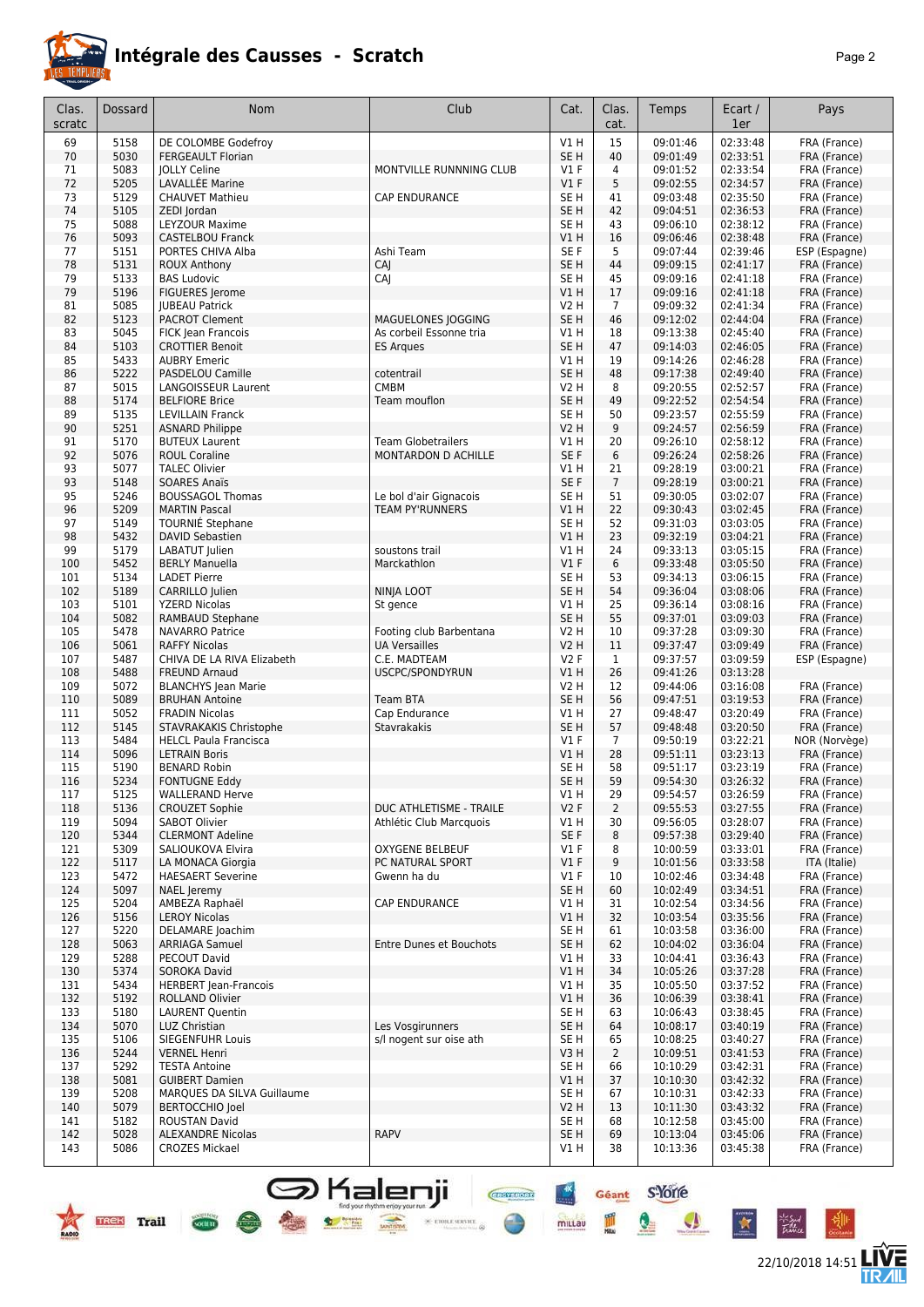

## **Intégrale des Causses - Scratch**

|--|--|

22/10/2018 14:51 **LIVE** 

| Clas.<br>scratc | <b>Dossard</b>              | <b>Nom</b>                                             | Club                                            | Cat.                    | Clas.<br>cat.  | Temps                | Ecart /<br>1er       | Pays                         |
|-----------------|-----------------------------|--------------------------------------------------------|-------------------------------------------------|-------------------------|----------------|----------------------|----------------------|------------------------------|
|                 |                             |                                                        |                                                 |                         |                |                      |                      |                              |
| 144             | 5195                        | LE BOEDEC Etienne                                      | Morlaapieds                                     | SE <sub>H</sub>         | 70             | 10:13:56             | 03:45:58             | FRA (France)                 |
| 145             | 5194                        | <b>GAZAUBE Patrice</b>                                 |                                                 | SE <sub>H</sub>         | 71             | 10:14:06             | 03:46:08             | FRA (France)                 |
| 146             | 5293                        | DENEUX Jean-Marie                                      | ASPTT VENDEE COURSE A P                         | V2 H                    | 14             | 10:14:31             | 03:46:33             | FRA (France)                 |
| 147             | 5334                        | <b>SOUROSTE Marc</b>                                   |                                                 | SE <sub>H</sub>         | 72             | 10:15:21             | 03:47:23             | FRA (France)                 |
| 148             | 5046                        | ZERLAUDT Laetitia                                      |                                                 | SE F                    | 9              | 10:15:29             | 03:47:31             |                              |
| 149             | 5188                        | <b>HUVIER Cedric</b>                                   |                                                 | SE <sub>H</sub>         | 73             | 10:15:50             | 03:47:52             | FRA (France)                 |
| 150<br>150      | 5197<br>5273                | <b>GAUTIER Guillaume</b><br><b>BOULENGER Nicolas</b>   |                                                 | V1 H<br>VIH             | 39<br>39       | 10:15:53<br>10:15:53 | 03:47:55<br>03:47:55 | FRA (France)<br>FRA (France) |
| 152             | 5294                        | <b>CHAIGNEAU Florent</b>                               |                                                 | <b>V1 H</b>             | 41             | 10:16:48             | 03:48:50             | FRA (France)                 |
| 153             | 5154                        | <b>GEORGER Nadege</b>                                  | <b>Trailers du Mole</b>                         | $VI$ F                  | 11             | 10:17:06             | 03:49:08             | FRA (France)                 |
| 154             | 5305                        | <b>MONTIEL Jean-Baptiste</b>                           |                                                 | SE <sub>H</sub>         | 74             | 10:18:18             | 03:50:20             | FRA (France)                 |
| 155             | 5039                        | <b>TEYCHENNE Xavier</b>                                |                                                 | SE <sub>H</sub>         | 75             | 10:19:50             | 03:51:52             | FRA (France)                 |
| 156             | 5181                        | <b>RIBEYRON Nicolas</b>                                |                                                 | V1H                     | 42             | 10:20:35             | 03:52:37             | FRA (France)                 |
| 157             | 5315                        | <b>SCHMISSER Mickael</b>                               |                                                 | SE <sub>H</sub>         | 76             | 10:20:36             | 03:52:38             | FRA (France)                 |
| 158             | 5206                        | <b>TOLLIER Laurent</b>                                 | S/L Club Athlétisme Jeu                         | V2 H                    | 15             | 10:21:12             | 03:53:14             | FRA (France)                 |
| 159             | 5229                        | <b>MEGE Geraldine</b>                                  |                                                 | V1F                     | 12             | 10:22:02             | 03:54:04             | FRA (France)                 |
| 160             | 5282                        | <b>DAURIAC Frederic</b>                                | SEMEAC OLYMPIQUE                                | V2 H                    | 16             | 10:22:35             | 03:54:37             | FRA (France)                 |
| 161             | 5172                        | <b>BARRIERE Pascal</b>                                 |                                                 | V1 H                    | 43             | 10:23:01             | 03:55:03             | FRA (France)                 |
| 162             | 5177                        | <b>GANGLOFF Etienne</b>                                | advevan sport nature                            | V1 H                    | 44             | 10:24:50             | 03:56:52             | FRA (France)                 |
| 163             | 5461                        | <b>DIVET Gregory</b>                                   |                                                 | VIH                     | 45             | 10:28:38             | 04:00:40             | FRA (France)                 |
| 164             | 5214                        | <b>BERGUERAND Gilles</b>                               |                                                 | V1 H                    | 46             | 10:30:43             | 04:02:45             | FRA (France)                 |
| 165             | 5164                        | <b>ESPÉRON Chrystel</b>                                | SERMEAC OLYMPIQUE ATHLÉ                         | $VI$ F                  | 13             | 10:31:43             | 04:03:45             | FRA (France)                 |
| 166             | 5321<br>5237                | DEMONTREUILLE Jeremy<br><b>RABIER Anne Laure</b>       | <b>Triathlon Club Montois</b>                   | SE H<br>SE F            | 77<br>10       | 10:35:08<br>10:35:26 | 04:07:10<br>04:07:28 | FRA (France)                 |
| 167<br>168      | 5087                        | FÉAT Jean François                                     |                                                 | SE <sub>H</sub>         | 78             | 10:35:31             | 04:07:33             | FRA (France)<br>FRA (France) |
| 169             | 5113                        | <b>JUCHA Jacek</b>                                     | CA Broker/CA Aktywni                            | V1H                     | 47             | 10:38:35             | 04:10:37             | POL (Pologne)                |
| 170             | 5171                        | <b>BOUDOU Vincent</b>                                  |                                                 | SE H                    | 79             | 10:40:13             | 04:12:15             | FRA (France)                 |
| 171             | 5302                        | <b>VAILLANT Bruno</b>                                  |                                                 | VIH                     | 48             | 10:42:00             | 04:14:02             | FRA (France)                 |
| 172             | 5240                        | <b>DEMENEIX Marie</b>                                  |                                                 | $VI$ F                  | 14             | 10:42:39             | 04:14:41             | FRA (France)                 |
| 173             | 5173                        | <b>CHOPLAIN Benoit</b>                                 | As pont de ce run co tr                         | VIH                     | 49             | 10:42:43             | 04:14:45             | FRA (France)                 |
| 174             | 5238                        | ROUZIES Bernard                                        |                                                 | V3H                     | 3              | 10:42:55             | 04:14:57             | FRA (France)                 |
| 175             | 5092                        | <b>CAYET Gilles</b>                                    | <b>BLAGNAC SC</b>                               | V1H                     | 50             | 10:43:06             | 04:15:08             | FRA (France)                 |
| 176             | 5124                        | <b>CHARRON Samuel</b>                                  | <b>PUC</b>                                      | SE <sub>H</sub>         | 80             | 10:43:28             | 04:15:30             | FRA (France)                 |
| 177             | 5110                        | <b>SCHNEIDER Romain</b>                                | team trail 86                                   | VIH                     | 51             | 10:43:43             | 04:15:45             | FRA (France)                 |
| 178             | 5184                        | <b>REINE Rodrigue</b>                                  | LES BAROUDEURS MARTINIQ                         | <b>V2 H</b>             | 17             | 10:44:09             | 04:16:11             | FRA (France)                 |
| 179             | 5346                        | <b>SCHMITT Olivier</b>                                 |                                                 | VIH                     | 52             | 10:45:02             | 04:17:04             | FRA (France)                 |
| 180             | 5429                        | <b>BERTHOMÉ Frederic</b>                               | Team train 86                                   | V1 H                    | 53             | 10:45:25             | 04:17:27             | FRA (France)                 |
| 181<br>182      | 5185<br>5239                | <b>NABAIS</b> Jean Pierre<br><b>BARDAGOT</b> Jean-Paul | CAP VEYRAC<br>TEAM TRAIL 86                     | <b>V2 H</b><br>V1H      | 18<br>54       | 10:46:06<br>10:47:12 | 04:18:08<br>04:19:14 | FRA (France)<br>FRA (France) |
| 183             | 5023                        | <b>GUERINET Patrick</b>                                |                                                 | V2 H                    | 19             | 10:49:04             | 04:21:06             | FRA (France)                 |
| 184             | 5146                        | <b>GUILLOUARD Sebastien</b>                            | <b>CAP ENDURANCE</b>                            | V1 H                    | 55             | 10:50:41             | 04:22:43             | FRA (France)                 |
| 184             | 5233                        | <b>PARIS Arnaud</b>                                    | Cap Endurance                                   | SE <sub>H</sub>         | 81             | 10:50:41             | 04:22:43             | FRA (France)                 |
| 184             | 5252                        | STAVRAKAKIS Anthony                                    | <b>CAP ENDURANCE</b>                            | SE H                    | 81             | 10:50:41             | 04:22:43             | FRA (France)                 |
| 187             | 5269                        | <b>VANDAELE David</b>                                  |                                                 | SE <sub>H</sub>         | 83             | 10:51:04             | 04:23:06             | FRA (France)                 |
| 188             | 5470                        | <b>VAILLANT Christophe</b>                             | Es Corsen                                       | SE <sub>H</sub>         | 84             | 10:51:21             | 04:23:23             | FRA (France)                 |
| 189             | 5275                        | <b>BATISSE Vincent</b>                                 |                                                 | SE <sub>H</sub>         | 85             | 10:51:50             | 04:23:52             | FRA (France)                 |
| 190             | 5138                        | <b>STEPHAN Alain</b>                                   | <b>BROCELIANDE AVENTURE</b>                     | V2 H                    | 20             | 10:52:59             | 04:25:01             | FRA (France)                 |
| 191             | 5198                        | <b>BORDRON Freddy</b>                                  |                                                 | VIH                     | 56             | 10:53:07             | 04:25:09             | FRA (France)                 |
| 192             | 5212                        | JOUANNET Sebastien                                     | Raid Aventure Pays de V                         | V1H                     | 57             | 10:53:08             | 04:25:10             | FRA (France)                 |
| 193             | 5153                        | <b>THIBLOT Lucile</b>                                  | <b>ASO NTN SNR</b>                              | SE F                    | 11             | 10:53:15             | 04:25:17             | FRA (France)                 |
| 193             | 5247                        | MOUILLET BONOMELLI Fred                                |                                                 | V2 H                    | 21             | 10:53:15             | 04:25:17             | FRA (France)                 |
| 195             | 5166<br>5445                | <b>HENNETIER Pierre</b>                                | Montigny Running Club<br>Montigny Running Cl8ub | SE <sub>H</sub><br>VIH  | 86<br>58       | 10:54:02             | 04:26:04             | FRA (France)                 |
| 195             |                             | <b>BOULANGER Benoit</b>                                |                                                 |                         |                | 10:54:02             | 04:26:04             | FRA (France)                 |
| 197<br>198      | 5259<br>5341                | <b>BOCQUET Severine</b><br><b>KOZIAK Tony</b>          |                                                 | $VI$ F<br>SE H          | 15<br>87       | 10:54:08<br>10:54:28 | 04:26:10<br>04:26:30 | FRA (France)<br>FRA (France) |
| 199             | 5250                        | POLACK Anne-Lise                                       | <b>PUC</b>                                      | V1F                     | 16             | 10:55:19             | 04:27:21             | FRA (France)                 |
| 199             | 5262                        | LEJEUNE Remi                                           |                                                 | SE <sub>H</sub>         | 88             | 10:55:19             | 04:27:21             | FRA (France)                 |
| 201             | 5211                        | <b>CAQUELIN Laurent</b>                                | bussy running                                   | VIH                     | 59             | 10:57:19             | 04:29:21             | FRA (France)                 |
| 202             | 5254                        | <b>VIDAL Hubert</b>                                    | MTR Saint-Geniez d'Olt                          | V3H                     | 4              | 10:58:06             | 04:30:08             | FRA (France)                 |
| 203             | 5306                        | <b>CARPENTIER Fabrice</b>                              |                                                 | V1H                     | 60             | 10:59:54             | 04:31:56             | FRA (France)                 |
| 204             | 5225                        | <b>JOURDAIN Sandrine</b>                               | <b>RAPV</b>                                     | SE F                    | 12             | 11:00:26             | 04:32:28             | FRA (France)                 |
| 205             | 5285                        | <b>TURQUAND Vanessa</b>                                | <b>RAPV</b>                                     | V1F                     | 17             | 11:00:28             | 04:32:30             | FRA (France)                 |
| 206             | 5263                        | SANTIAGO Remi                                          |                                                 | SE <sub>H</sub>         | 89             | 11:00:51             | 04:32:53             | FRA (France)                 |
| 207             | 5111                        | <b>CREACH Nicolas</b>                                  | foulée montilienne                              | VIH                     | 61             | 11:01:03             | 04:33:05             | FRA (France)                 |
| 208             | 5441                        | CAROLIN Jean Claude                                    | ASCC RAMBOUILLET OLYMPI                         | V2 H                    | 22             | 11:01:39             | 04:33:41             | FRA (France)                 |
| 209             | 5267                        | <b>CAPELLE Florian</b>                                 |                                                 | SE <sub>H</sub>         | 90             | 11:01:50             | 04:33:52             | FRA (France)                 |
| 210             | 5193                        | <b>LAILLIAU Eric</b>                                   | Kikourou                                        | V <sub>2</sub> H        | 23             | 11:02:01             | 04:34:03             | FRA (France)                 |
| 211<br>212      | 5337<br>5210                | VIDAL Jonathan<br><b>COUTAUT Pascal</b>                | S/L CA FOURMIES                                 | SE <sub>H</sub><br>V1 H | 91<br>62       | 11:02:55<br>11:03:54 | 04:34:57<br>04:35:56 | FRA (France)<br>FRA (France) |
| 213             | 5272                        | <b>STEPHAN Fabienne</b>                                | <b>COP PACE</b>                                 | V2F                     | 3              | 11:04:23             | 04:36:25             | FRA (France)                 |
| 214             | 5257                        | <b>DAUMONT Thomas</b>                                  | Team mouflons 34                                | SE <sub>H</sub>         | 92             | 11:04:47             | 04:36:49             | FRA (France)                 |
| 215             | 5249                        | MASSON Julien                                          | <b>Vexin Trail Association</b>                  | V1 H                    | 63             | 11:04:59             | 04:37:01             | FRA (France)                 |
| 216             | 5375                        | <b>DESSOULLES Kim</b>                                  |                                                 | SE F                    | 13             | 11:05:47             | 04:37:49             | FRA (France)                 |
| 217             | 5313                        | <b>LAUSSEL Dorian</b>                                  | 12.com                                          | ES H                    | $\overline{2}$ | 11:07:55             | 04:39:57             | FRA (France)                 |
| 218             | 5253                        | <b>COLARDELLE Pauline</b>                              | TRGV                                            | ES F                    | $\mathbf{1}$   | 11:08:30             | 04:40:32             | FRA (France)                 |
|                 |                             |                                                        |                                                 |                         |                |                      |                      |                              |
|                 |                             |                                                        |                                                 |                         |                |                      |                      |                              |
|                 |                             |                                                        | <b>CRCYSPORT</b>                                |                         | Géant          | <b>s'Yorre</b>       |                      |                              |
|                 |                             |                                                        | find your rhythm enjoy your run                 |                         |                |                      |                      |                              |
|                 | <b>Trail</b><br><b>TREK</b> | societe.                                               | 36 ETOILE SERVICE                               | millau                  |                | V                    | 女                    | *Sud<br>Tidhice              |
|                 |                             |                                                        |                                                 |                         |                |                      |                      |                              |

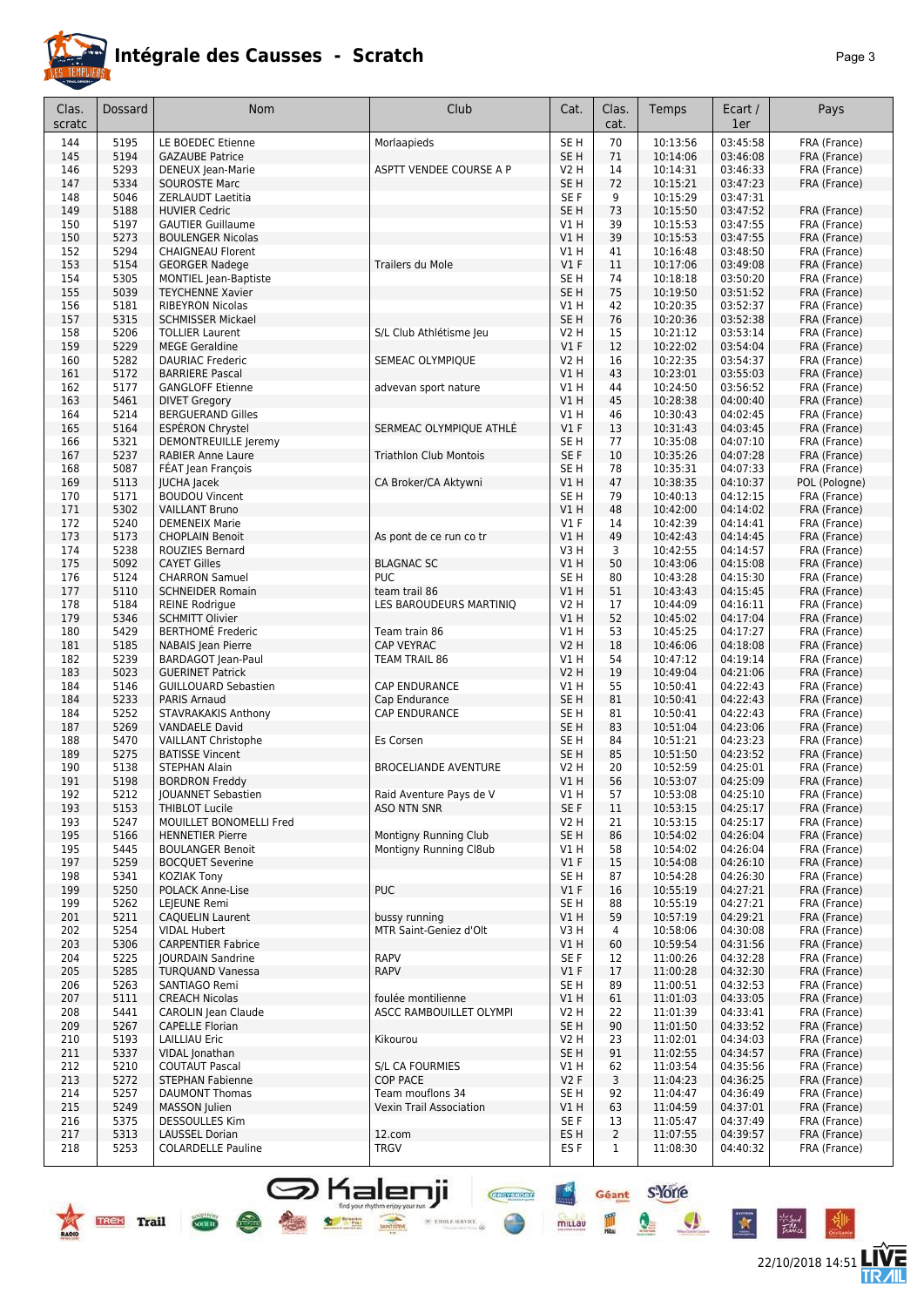

### **Intégrale des Causses - Scratch** *Page 4*

| Clas.<br>scratc | <b>Dossard</b> | <b>Nom</b>                 | Club                        | Cat.            | Clas.<br>cat.  | Temps    | Ecart /<br>1er | Pays                      |
|-----------------|----------------|----------------------------|-----------------------------|-----------------|----------------|----------|----------------|---------------------------|
|                 |                |                            |                             |                 |                |          |                |                           |
| 219             | 5159           | LEFEBVRE Julien            | Faw wasquehal               | VIH             | 64             | 11:09:00 | 04:41:02       | FRA (France)              |
| 220             | 5126           | <b>MARCILLAUD Eric</b>     |                             | VIH             | 65             | 11:09:19 | 04:41:21       | FRA (France)              |
| 220             | 5276           | PICO Florian               | Courir à Caissargues        | SE H            | 93             | 11:09:19 | 04:41:21       | FRA (France)              |
| 222             | 5221           | LE BAIL Nicolas            |                             | SE H            | 94             | 11:11:43 | 04:43:45       | FRA (France)              |
| 223             | 5443           | <b>BERNAGOU Romain</b>     |                             | SE H            | 95             | 11:11:45 | 04:43:47       | FRA (France)              |
| 224             | 5176           | <b>BARBIER Romain</b>      | Team barbier                | SE <sub>H</sub> | 96             | 11:13:45 | 04:45:47       | FRA (France)              |
| 225             | 5235           | <b>LEDOUX Patrick</b>      |                             | V3H             | 5              | 11:15:46 | 04:47:48       | FRA (France)              |
| 226             | 5274           | <b>DUBREUIL Olivier</b>    | Courir A Saint Avé          | SE <sub>H</sub> | 97             | 11:15:53 | 04:47:55       | FRA (France)              |
| 227             | 5223           | <b>BOUCHETARD Hans</b>     | <b>Team Mouflon</b>         | SE H            | 98             | 11:16:08 | 04:48:10       | FRA (France)              |
| 228             | 5232           | <b>GIRANDIER Emilie</b>    |                             | SE F            | 14             | 11:20:46 | 04:52:48       | FRA (France)              |
| 229             | 5236           | <b>BRUN Pierre</b>         | Atousports                  | V1 H            | 66             | 11:22:26 | 04:54:28       | FRA (France)              |
| 230             | 5319           | <b>TEMPLE Deborah</b>      |                             | SE F            | 15             | 11:24:01 | 04:56:03       | FRA (France)              |
| 231             | 5199           | POCHAT Jerome              |                             | VIH             | 67             | 11:27:01 | 04:59:03       | FRA (France)              |
| 232             | 5024           | <b>HUMEAU Olivier</b>      |                             | VIH             | 68             | 11:28:09 | 05:00:11       | FRA (France)              |
| 233             | 5428           | <b>VOISINNE Remy</b>       |                             | V1 H            | 69             | 11:30:51 | 05:02:53       | FRA (France)              |
| 234             | 5460           | LE ROUZIC Stephane         |                             | V2 H            | 24             | 11:31:26 | 05:03:28       | FRA (France)              |
| 235             | 5277           | <b>GREPELUT Gerard</b>     |                             | V3H             | 6              | 11:32:01 | 05:04:03       | FRA (France)              |
| 236             | 5421           | PETITJEAN Thomas           | trailer des fagnes          | V1H             | 70             | 11:34:39 | 05:06:41       | BEL (Belgique)            |
| 237             | 5437           | <b>LEGRIS Philippe</b>     |                             | V2 H            | 25             | 11:35:56 | 05:07:58       | FRA (France)              |
| 238             | 5358           | KOSZO Andre                | <b>US ARRADON</b>           | <b>V2 H</b>     | 26             | 11:36:33 | 05:08:35       | FRA (France)              |
| 239             | 5447           | <b>VIAL Nicolas</b>        | <b>TVSV</b>                 | V1 H            | 71             | 11:37:31 | 05:09:33       | FRA (France)              |
| 240             | 5283           | PLANÇON Alain              | Ima running                 | <b>V2 H</b>     | 27             | 11:37:43 | 05:09:45       | FRA (France)              |
| 241             | 5122           | <b>MARTIN David</b>        |                             | SE <sub>H</sub> | 99             | 11:38:40 | 05:10:42       | FRA (France)              |
| 242             | 5186           | LAVAUZELLE Jacques         |                             | V3H             | $\overline{7}$ | 11:40:40 | 05:12:42       | FRA (France)              |
| 242             | 5187           | <b>PIOT Michel</b>         | Pass j'aime courir          | V3H             | 7              | 11:40:40 | 05:12:42       | FRA (France)              |
| 244             | 5307           | <b>BOUILLAUD Aurelie</b>   | <b>JOGGING CLUB SABLAIS</b> | SE F            | 16             | 11:43:03 | 05:15:05       | FRA (France)              |
| 245             | 5207           | <b>VUILLERMOZ Romain</b>   | Jogging club sablais        | SE H            | 100            | 11:43:05 | 05:15:07       | FRA (France)              |
| 246             | 5053           | <b>MARTIN Yannick</b>      | <b>Blanc Nez Triathlon</b>  | SE <sub>H</sub> | 101            | 11:43:12 | 05:15:14       | FRA (France)              |
| 247             | 5317           | SENECHAUD Caroline         |                             | $VI$ F          | 18             | 11:43:46 | 05:15:48       | FRA (France)              |
| 248             | 5265           | <b>LOUARN Stephane</b>     |                             | V1 H            | 72             | 11:43:48 | 05:15:50       | FRA (France)              |
| 249             | 5364           | <b>LOMONT Frederique</b>   |                             | $VI$ F          | 19             | 11:43:57 | 05:15:59       | FRA (France)              |
| 250             | 5308           | <b>MEUNIER Bruno</b>       | D'Chesnaye Trail            | <b>V2 H</b>     | 28             | 11:44:52 | 05:16:54       | FRA (France)              |
| 251             | 5383           | <b>GUEGUEN Jean Pierre</b> |                             | V1 H            | 73             | 11:46:18 | 05:18:20       | FRA (France)              |
| 252             | 5066           | <b>GALERNE Christophe</b>  | EA Chartres de Bretagne     | SE <sub>H</sub> | 102            | 11:46:19 | 05:18:21       | FRA (France)              |
| 253             | 5165           | <b>MONNET Guillaume</b>    |                             | SE <sub>H</sub> | 103            | 11:48:03 | 05:20:05       | FRA (France)              |
| 254             | 5108           | LE PAGE David              | Lé Klat                     | VIH             | 74             | 11:48:45 | 05:20:47       | FRA (France)              |
| 255             | 5325           | FRITZ-DURAND Ray           |                             | $VI$ F          | 20             | 11:51:20 | 05:23:22       | FRA (France)              |
| 256             | 5218           | <b>MAUDET Philippe</b>     |                             | <b>V2 H</b>     | 29             | 11:52:43 | 05:24:45       | FRA (France)              |
| 257             | 5271           |                            | Team raidlight44            | SE H            | 104            | 11:53:48 | 05:25:50       |                           |
| 258             | 5303           | CHEVALIER Johann           | <b>CGHN</b>                 | $VI$ F          | 21             | 11:53:56 | 05:25:58       | FRA (France)              |
|                 |                | LEPICARD Isabelle          |                             | V2 H            | 30             |          |                | FRA (France)              |
| 258             | 5489           | JOLLY Thierry              | MONTVILLE RUNNING CLUB      |                 |                | 11:53:56 | 05:25:58       | FRA (France)              |
| 260             | 5323           | <b>AUBER Christelle</b>    | <b>OXYGENE BELBEUF</b>      | $VI$ F          | 22             | 11:53:57 | 05:25:59       | FRA (France)              |
| 261             | 5473           | LE BERRE Steve             | samba                       | V1H             | 75             | 11:54:01 | 05:26:03       | FRA (France)              |
| 262             | 5286           | <b>DENEUX Sophie</b>       | ASPTT VENDEE COURSE A P     | V2F             | $\overline{4}$ | 11:55:23 | 05:27:25       | FRA (France)              |
| 263             | 5431           | <b>MICHAUD Pascal</b>      | ASPTT Vendée Course a P     | V2 H            | 31             | 11:55:24 | 05:27:26       | FRA (France)              |
| 264             | 5471           | ROCABOY Maël               |                             | SE <sub>H</sub> | 105            | 11:55:41 | 05:27:43       | FRA (France)              |
| 265             | 5167           | <b>BOURON Nicolas</b>      |                             | SE H            | 106            | 11:55:43 | 05:27:45       | FRA (France)              |
| 266             | 5485           | KASILSKI Wojciech          |                             | V2 H            | 32             | 11:56:28 | 05:28:30       | <b>POLSKA</b>             |
| 267             | 5243           | <b>LEFAIT Herve</b>        | Lille Métropole Athléti     | V1 H            | 76             | 11:58:02 | 05:30:04       | FRA (France)              |
| 268             | 5322           | ROUZE Vincent              |                             | SE H            | 107            | 11:59:24 | 05:31:26       | FRA (France)              |
| 269             | 5228           | <b>BERNARDO Raphael</b>    |                             | SE H            | 108            | 11:59:27 | 05:31:29       | FRA (France)              |
| 270             | 5339           | <b>LEMOINE Stephen</b>     |                             | V1 H            | 77             | 12:00:31 | 05:32:33       | FRA (France)              |
| 270             | 5371           | <b>MARLIN Celine</b>       |                             | SE F            | 17             | 12:00:31 | 05:32:33       | FRA (France)              |
| 272             | 5278           | <b>TURNACO Jerome</b>      | Spuc Lasterka               | V1 H            | 78             | 12:02:06 | 05:34:08       | FRA (France)              |
| 273             | 5312           | <b>DULOS Pierre Simon</b>  |                             | SE H            | 109            | 12:03:15 | 05:35:17       | FRA (France)              |
| 274             | 5331           | MONGUILLOT Frederic        |                             | V1 H            | 79             | 12:03:17 | 05:35:19       | FRA (France)              |
| 275             | 5291           | <b>MENDIBOURE David</b>    |                             | VIH             | 80             | 12:03:18 | 05:35:20       | FRA (France)              |
| 276             | 5157           | <b>FERRAND Vincent</b>     | Team Rpz !!                 | SE H            | 110            | 12:05:48 | 05:37:50       | FRA (France)              |
| 277             | 5143           | <b>HABFAST Remi</b>        |                             | SE H            | 111            | 12:05:49 | 05:37:51       | FRA (France)              |
| 278             | 5241           | <b>FERRER Christophe</b>   | Duc athlétisme/Trailers     | V1 H            | 81             | 12:06:17 | 05:38:19       | FRA (France)              |
| 279             | 5289           | SCHULTZ Jean-Marc          | <b>Team Monot</b>           | V3H             | 9              | 12:07:40 | 05:39:42       | FRA (France)              |
| 280             | 5413           | <b>SEBILLE Audrey</b>      | Portet Athletic Club        | SE F            | 18             | 12:07:52 | 05:39:54       | FRA (France)              |
| 281             | 5398           | SALDANA Olivier            | athletique club du pays     | V1 H            | 82             | 12:08:26 | 05:40:28       | FRA (France)              |
| 282             | 5299           | POITEVIN Gregory           | <b>ASEC</b>                 | V1 H            | 83             | 12:08:42 | 05:40:44       | FRA (France)              |
| 283             | 5483           | <b>VELMONT</b> Julien      | <b>ASPTT / MANIKOU</b>      | V2 H            | 33             | 12:10:43 | 05:42:45       | <b>FRANCE/ MARTINIQUE</b> |
| 284             | 5044           | <b>GAZAUBE Cyril</b>       | Asm Pau                     | SE H            | 112            | 12:11:43 | 05:43:45       | FRA (France)              |
| 285             | 5290           | <b>DELAGE Didier</b>       |                             | V3 H            | 10             | 12:11:56 | 05:43:58       | FRA (France)              |
| 286             | 5340           | <b>CAMBRIELS Jacques</b>   | Caroux x trail              | V2 H            | 34             | 12:12:03 | 05:44:05       | FRA (France)              |
| 287             | 5329           | DELMAS Mehdi               | <b>ADAPS</b>                | SE H            | 113            | 12:12:33 | 05:44:35       | FRA (France)              |
| 288             | 5454           | <b>GRASSET Olivier</b>     | ASEC la pommeraye           | SE H            | 114            | 12:12:54 | 05:44:56       | FRA (France)              |
| 289             | 5349           | <b>DUQUESNE Vincent</b>    | Une Oasis pour la sep       | SE H            | 115            | 12:14:20 | 05:46:22       | FRA (France)              |
| 290             | 5300           | <b>BERTRAND Martin</b>     | Rochefort athletisme cl     | SE <sub>H</sub> | 116            | 12:16:16 | 05:48:18       | FRA (France)              |
| 291             | 5258           | <b>TURCOT Sebastien</b>    |                             | V1 H            | 84             | 12:17:22 | 05:49:24       | FRA (France)              |
| 292             | 5287           | <b>LELEU Vincent</b>       | OXYGENE BELBEUF             | SE H            | 117            | 12:18:18 | 05:50:20       | FRA (France)              |
| 293             | 5281           | <b>JACQUES Francis</b>     |                             | V2 H            | 35             | 12:18:33 | 05:50:35       | FRA (France)              |
|                 |                |                            |                             |                 |                |          |                |                           |

**S** Kalenji

**TREE** Trail

 $\frac{1}{\sqrt{1-\frac{1}{2}}\sqrt{1-\frac{1}{2}}\sqrt{1-\frac{1}{2}}\sqrt{1-\frac{1}{2}}\sqrt{1-\frac{1}{2}}\sqrt{1-\frac{1}{2}}\sqrt{1-\frac{1}{2}}\sqrt{1-\frac{1}{2}}\sqrt{1-\frac{1}{2}}\sqrt{1-\frac{1}{2}}\sqrt{1-\frac{1}{2}}\sqrt{1-\frac{1}{2}}\sqrt{1-\frac{1}{2}}\sqrt{1-\frac{1}{2}}\sqrt{1-\frac{1}{2}}\sqrt{1-\frac{1}{2}}\sqrt{1-\frac{1}{2}}\sqrt{1-\frac{1}{2}}\sqrt{1-\frac{1}{2}}\sqrt{1-\frac$ 



22/10/2018 14:51 **LIVE** 

Géant S-Yone

Q

I

 $\mathbf{A}$ 

**CHOY RON** 

 $\times$  etoile server  $\otimes$ 

 $rac{4x}{2}$ 

millau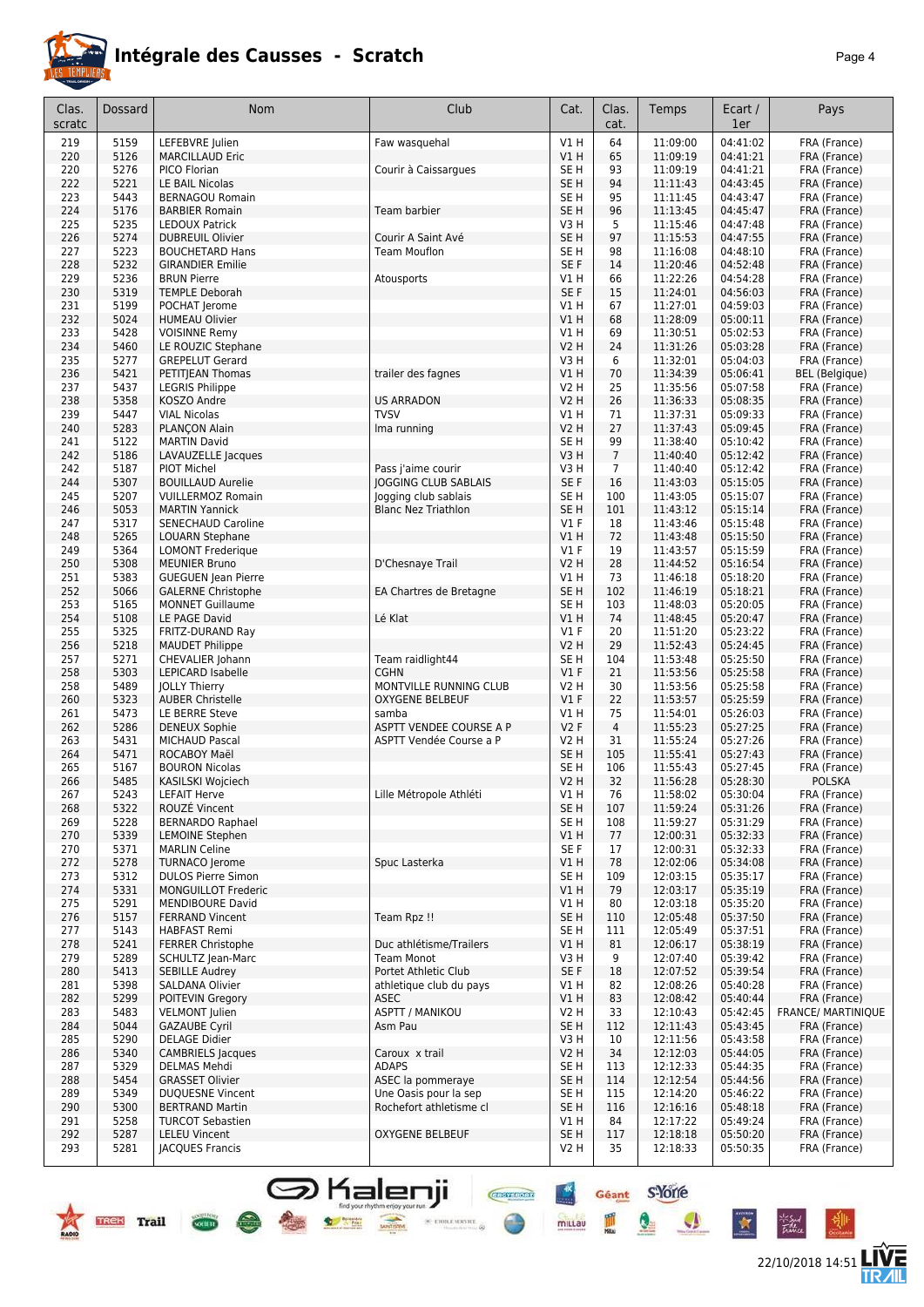

## **Intégrale des Causses - Scratch**

|--|--|

22/10/2018 14:51 **ITVE** 

 $\bullet$ 

X

\*Sud<br>Fattua

| Clas.<br>scratc | Dossard      | Nom                                                 | Club                                               | Cat.                           | Clas.<br>cat.  | Temps                | Ecart /<br>1er       | Pays                         |
|-----------------|--------------|-----------------------------------------------------|----------------------------------------------------|--------------------------------|----------------|----------------------|----------------------|------------------------------|
| 294             | 5256         | <b>PELTRIAUX Gilles</b>                             |                                                    | <b>V4 H</b>                    | $\mathbf{1}$   | 12:19:24             | 05:51:26             | FRA (France)                 |
| 295             | 5261         | <b>ISAMBERT Elsa</b>                                | <b>VELIZY TRIATHLON</b>                            | SE F                           | 19             | 12:19:55             | 05:51:57             | FRA (France)                 |
| 296             | 5216         | <b>DASSE Frederic</b>                               | vytajog                                            | V1H                            | 85             | 12:19:56             | 05:51:58             | FRA (France)                 |
| 296             | 5355<br>5266 | <b>CLEMENT Corinne</b><br><b>BELGUERMI Farid</b>    | vytajog                                            | V2F<br><b>V2 H</b>             | 5<br>36        | 12:19:56<br>12:22:17 | 05:51:58<br>05:54:19 | FRA (France)                 |
| 298<br>299      | 5370         | ROSSAT-MIGNOD Pascal                                | Courir à Villemoirieu                              | <b>V2 H</b>                    | 37             | 12:24:56             | 05:56:58             | FRA (France)<br>FRA (France) |
| 300             | 5384         | OLIVIER Julien                                      |                                                    | SE <sub>H</sub>                | 118            | 12:25:18             | 05:57:20             | FRA (France)                 |
| 301             | 5310         | <b>PIETRE David</b>                                 |                                                    | SE <sub>H</sub>                | 119            | 12:26:07             | 05:58:09             | FRA (France)                 |
| 302             | 5026         | <b>TRICHET Matthieu</b>                             |                                                    | SE H                           | 120            | 12:28:31             | 06:00:33             | FRA (France)                 |
| 303             | 5027         | <b>BOLTON Benjamin</b>                              |                                                    | VIH                            | 86             | 12:28:32             | 06:00:34             | FRA (France)                 |
| 304             | 5343<br>5219 | <b>ROQUES David</b><br><b>MARTIN Julien</b>         |                                                    | V1H                            | 87<br>88       | 12:29:34             | 06:01:36             | FRA (France)                 |
| 305<br>306      | 5376         | <b>GODARD Sandrine</b>                              | Foulées 79                                         | VIH<br>$VI$ F                  | 23             | 12:30:28<br>12:31:32 | 06:02:30<br>06:03:34 | FRA (France)<br>FRA (France) |
| 307             | 5295         | QUEREC Jean Pierre                                  |                                                    | V3H                            | 11             | 12:31:58             | 06:04:00             | FRA (France)                 |
| 308             | 5389         | <b>COLSON Jean Baptiste</b>                         |                                                    | V1 H                           | 89             | 12:31:59             | 06:04:01             | FRA (France)                 |
| 309             | 5423         | <b>JACQUES Delphine</b>                             | cepal                                              | V1F                            | 24             | 12:33:19             | 06:05:21             | <b>BEL</b> (Belgique)        |
| 310             | 5463         | NEDELEC Stephane                                    |                                                    | SE <sub>H</sub>                | 121            | 12:35:13             | 06:07:15             | FRA (France)                 |
| 311             | 5425         | <b>ALGARON Florence</b>                             | route 109                                          | V2F                            | 6              | 12:36:34             | 06:08:36             | FRA (France)                 |
| 312             | 5255         | HAIILI Issam                                        | <b>US Natixis</b>                                  | VIH                            | 90             | 12:41:50             | 06:13:52             | FRA (France)                 |
| 313             | 5326<br>5202 | <b>HAJILI Amira</b>                                 | <b>US Natixis</b>                                  | SE F                           | 20<br>38       | 12:41:51             | 06:13:53<br>06:14:03 | FRA (France)<br>FRA (France) |
| 314<br>314      | 5347         | <b>FRONT Lionel</b><br><b>COURAND Chantal</b>       |                                                    | V2 H<br><b>V2F</b>             | $\overline{7}$ | 12:42:01<br>12:42:01 | 06:14:03             | FRA (France)                 |
| 316             | 5242         | <b>DESSOULLES Olivier</b>                           | Rambouillet Olympique                              | V2 H                           | 39             | 12:42:18             | 06:14:20             | FRA (France)                 |
| 317             | 5335         | <b>BAMFORD Matthieu</b>                             | Bamford                                            | V1H                            | 91             | 12:43:51             | 06:15:53             | FRA (France)                 |
| 318             | 5357         | PERROTIN Cedric                                     | Ced                                                | V1H                            | 92             | 12:44:51             | 06:16:53             | FRA (France)                 |
| 319             | 5338         | <b>BARBIER Jacques</b>                              | Drancy                                             | SE <sub>H</sub>                | 122            | 12:48:02             | 06:20:04             | FRA (France)                 |
| 320             | 5372         | <b>VALENTIN William</b>                             |                                                    | SE <sub>H</sub>                | 123            | 12:48:03             | 06:20:05             | FRA (France)                 |
| 321             | 5328         | <b>BALLOT Marc</b>                                  |                                                    | V1H                            | 93             | 12:49:33             | 06:21:35             | FRA (France)                 |
| 322             | 5466         | SIREAU Tristan                                      |                                                    | <b>V1 H</b>                    | 94             | 12:52:12             | 06:24:14             | FRA (France)                 |
| 323<br>324      | 5377<br>5356 | <b>DUTOICT Fabrice</b><br><b>MORNARD Alexandre</b>  | <b>Association LAURETTE FU</b><br>Never Stop Paris | <b>V2 H</b><br><b>V2 H</b>     | 40<br>41       | 12:52:13<br>12:55:49 | 06:24:15<br>06:27:51 | FRA (France)<br>FRA (France) |
| 325             | 5464         | BARTHES ÉPOUSE CAMBRIELS Corinne                    | Caroux x trail                                     | $VI$ F                         | 25             | 13:05:34             | 06:37:36             | FRA (France)                 |
| 326             | 5395         | <b>MIGNE Stephane</b>                               | Defi-outdoor                                       | V1H                            | 95             | 13:13:02             | 06:45:04             | FRA (France)                 |
| 327             | 5391         | <b>LARCHE Marie-Helene</b>                          | AL ECHIROLLES                                      | V2F                            | 8              | 13:13:51             | 06:45:53             | FRA (France)                 |
| 328             | 5402         | <b>CAYLUS Elodie</b>                                |                                                    | SE <sub>F</sub>                | 21             | 13:14:42             | 06:46:44             | USA (Etats-Unis)             |
| 329             | 5390         | <b>GROISARD Lucie</b>                               | jogging club sablais                               | SE F                           | 22             | 13:15:23             | 06:47:25             | FRA (France)                 |
| 330             | 5373         | <b>GODET Patrice</b>                                |                                                    | <b>V2 H</b>                    | 42             | 13:15:27             | 06:47:29             | FRA (France)                 |
| 331             | 5280         | <b>MAUGER Sylvain</b>                               | PASS FFA                                           | <b>V2 H</b><br>SE <sub>H</sub> | 43<br>124      | 13:16:04             | 06:48:06             | FRA (France)                 |
| 332<br>333      | 5427<br>5492 | <b>PELLETIER Laurent</b><br><b>RODRIGUES Damien</b> |                                                    | SE <sub>H</sub>                | 125            | 13:16:57<br>13:17:45 | 06:48:59<br>06:49:47 | FRA (France)                 |
| 334             | 5417         | <b>EMERY Cynthia</b>                                |                                                    | SE <sub>F</sub>                | 23             | 13:17:46             | 06:49:48             | FRA (France)                 |
| 335             | 5486         | <b>GARCIA Manuel</b>                                |                                                    | V1H                            | 96             | 13:18:22             | 06:50:24             | ESP (Espagne)                |
| 336             | 5033         | LOPEZ ROLDAN Ismael                                 |                                                    | SE <sub>H</sub>                | 126            | 13:18:24             | 06:50:26             | ESP (Espagne)                |
| 337             | 5379         | <b>AMOURIAUX Denis</b>                              |                                                    | V1H                            | 97             | 13:20:41             | 06:52:43             | FRA (France)                 |
| 338             | 5270         | DUVAUCHEL Virginie                                  | <b>AB TRAIL</b>                                    | $VI$ F                         | 26             | 13:22:40             | 06:54:42             | FRA (France)                 |
| 339<br>339      | 5203<br>5348 | <b>LAIGRE Mickael</b>                               |                                                    | VIH<br>V1H                     | 98<br>98       | 13:22:53             | 06:54:55             | FRA (France)                 |
| 341             | 5311         | <b>CASSIN David</b><br>PETIT Luc                    |                                                    | <b>V2 H</b>                    | 44             | 13:22:53<br>13:27:42 | 06:54:55<br>06:59:44 | FRA (France)<br>FRA (France) |
| 342             | 5467         | LASSERRE Jean Michel                                |                                                    | V2 H                           | 45             | 13:27:55             | 06:59:57             | FRA (France)                 |
| 343             | 5387         | <b>LELIEVRE Eric</b>                                |                                                    | V2H                            | 46             | 13:29:02             | 07:01:04             | FRA (France)                 |
| 344             | 5333         | <b>COUSSENS Antoine</b>                             |                                                    | SE <sub>H</sub>                | 127            | 13:29:21             | 07:01:23             | FRA (France)                 |
| 345             | 5382         | <b>BERGOUGNOUX Luc</b>                              | <b>BEAUMONT ATHLETIOUE CLU</b>                     | <b>V2 H</b>                    | 47             | 13:29:36             | 07:01:38             | FRA (France)                 |
| 346             | 5351         | PEIGNOT Jean Marc                                   |                                                    | V2 H                           | 48             | 13:35:29             | 07:07:31             | FRA (France)                 |
| 347<br>347      | 5359<br>5360 | <b>DEMELLIER Carole</b><br>DEMELLIER Jean Claude    |                                                    | V2F<br>V3H                     | 9<br>12        | 13:40:34<br>13:40:34 | 07:12:36<br>07:12:36 | FRA (France)<br>FRA (France) |
| 349             | 5403         | FERET Julien                                        | Feret                                              | SE <sub>H</sub>                | 128            | 13:42:08             | 07:14:10             | FRA (France)                 |
| 350             | 5304         | <b>COR Aline</b>                                    | Satuc                                              | $VI$ F                         | 27             | 13:42:09             | 07:14:11             | FRA (France)                 |
| 351             | 5400         | <b>DEDICAN Xavier</b>                               | <b>Dimrunners</b>                                  | VIH                            | 100            | 13:42:11             | 07:14:13             | FRA (France)                 |
| 352             | 5404         | <b>SOLER Damien</b>                                 |                                                    | V1H                            | 101            | 13:45:03             | 07:17:05             | FRA (France)                 |
| 353             | 5327         | <b>CAZABAN Laetitia</b>                             | Cazaban                                            | $VI$ F                         | 28             | 13:49:52             | 07:21:54             | FRA (France)                 |
| 354             | 5407         | <b>GADAT HERMITTE Corinne</b>                       |                                                    | $VI$ F                         | 29             | 13:53:54             | 07:25:56             | FRA (France)                 |
| 355             | 5354         | PAPIN Jean Claude                                   | DOMPIERRE COURSE AVENTU                            | V2H                            | 49             | 13:58:06             | 07:30:08             | FRA (France)                 |
| 356<br>357      | 5362<br>5459 | LE BIHAN Sandra<br><b>LAIDET Clemence</b>           |                                                    | $VI$ F<br>SE F                 | 30<br>24       | 13:58:08<br>14:00:45 | 07:30:10<br>07:32:47 | FRA (France)<br>FRA (France) |
| 358             | 5490         | DEPOORTER Jerome                                    |                                                    | VIH                            | 102            | 14:01:44             | 07:33:46             | FRA (France)                 |
| 359             | 5392         | <b>VERGNE Marc</b>                                  | AS LEGRAND FCL FEYTIAT                             | V3H                            | 13             | 14:02:30             | 07:34:32             | FRA (France)                 |
| 360             | 5394         | NICOLEAU Philippe                                   |                                                    | V3H                            | 14             | 14:02:34             | 07:34:36             | FRA (France)                 |
| 361             | 5368         | <b>SERGE Marie</b>                                  | LA LEMUR TEAM                                      | V3F                            | $\mathbf{1}$   | 14:02:36             | 07:34:38             | FRA (France)                 |
| 362             | 5397         | SASSANO Angelique                                   | US BIACHE SAINT VAAST                              | SE F                           | 25             | 14:10:17             | 07:42:19             | FRA (France)                 |
| 363             | 5405         | LAMAND Jean Claude                                  | US BIACHE ATHETISME                                | <b>V2 H</b>                    | 50             | 14:10:18             | 07:42:20             | FRA (France)                 |
| 364<br>365      | 5388<br>5408 | <b>CHEVALIER Camille</b><br>ZHAO Yafang             | Running Panda                                      | SE F<br>$VI$ F                 | 26<br>31       | 14:28:25<br>14:30:00 | 08:00:27<br>08:02:02 | FRA (France)<br>FRA (France) |
| 366             | 5410         | <b>DALAIS Emmanuel</b>                              |                                                    | V2 H                           | 51             | 14:41:30             | 08:13:32             | FRA (France)                 |
| 367             | 5469         | MINIER-BERNARDINI Anthony                           |                                                    | V1H                            | 103            | 14:45:46             | 08:17:48             | FRA (France)                 |
| 368             | 5361         | <b>HONVAULT Nicolas</b>                             |                                                    | V1H                            | 104            | 14:56:35             | 08:28:37             | FRA (France)                 |
|                 |              |                                                     |                                                    |                                |                |                      |                      |                              |

SHalenji **General Sydney**